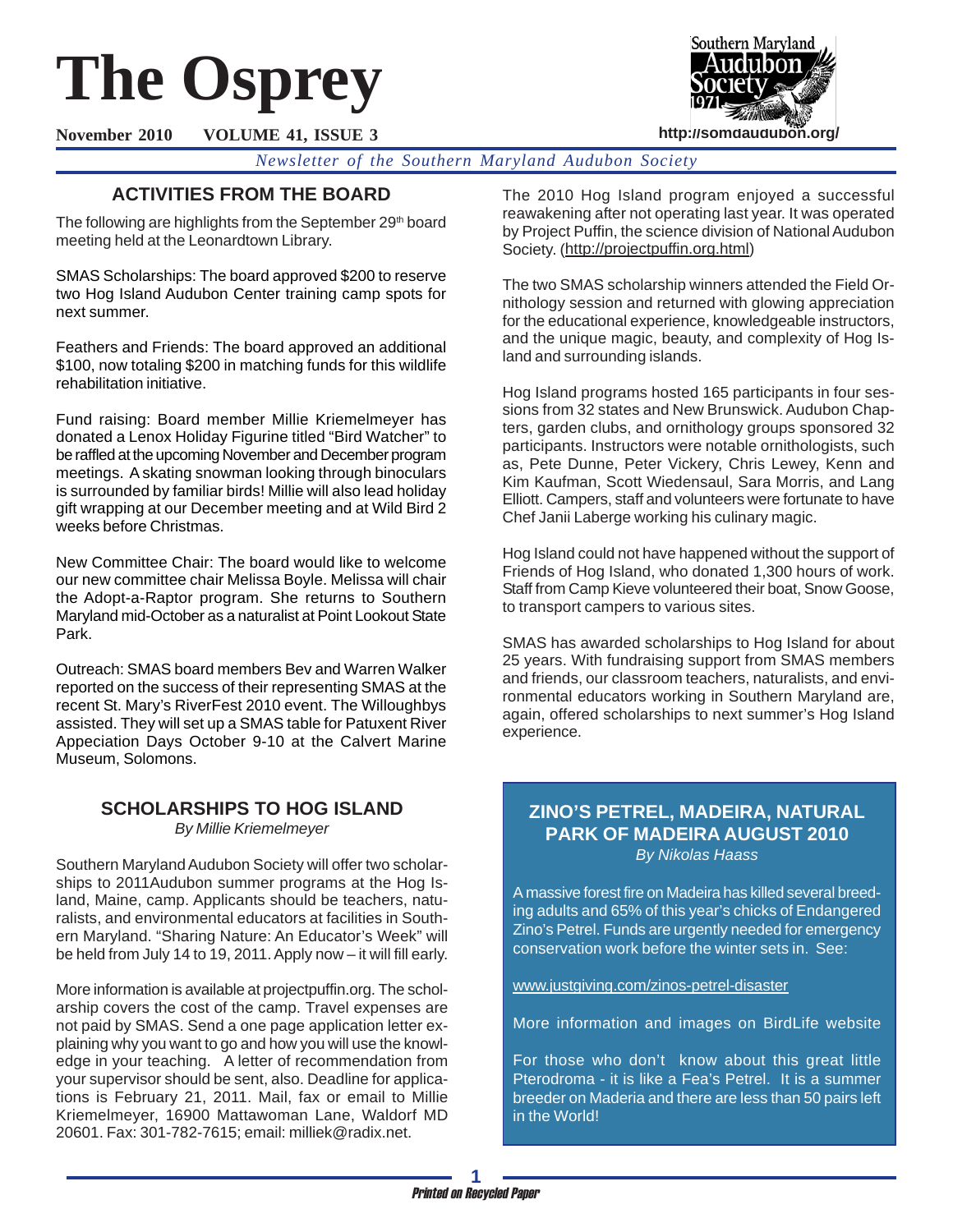# **CALVERT CLIFFS STATE PARK 25 SEPTEMBER 2010**

*By Tyler Bell*

Several years ago, Bill Hubick led this same trip. We instituted a death march on the return because of a reported first state record Say's Phoebe in Seneca. On this trip, we didn't even have that dangling carrot as a reward for the death march. The promised cold front didn't arrive and temps soared into the low 90s by the time we returned to the parking lot.

However, seven intrepid souls participated in this field trip. George Harrington was already in the parking lot when I arrived around 7:45 and we walked up toward the park entrance where the trees were alive with Pine Warblers and Chipping Sparrows. Joe and Maggie Tieger, and Susan and Dick Westin arrived shortly afterwards. We began the trip standing near the parked cars. Jay Hurry and Nita Sylvester showed up shortly after 8 to fill out the roster. A cooperative male Summer Tanager, getting a bit late for the area, flew to the top of a sunlit tree and called his "picky-tuck-tuck" letting us know he wasn't a scarlet.

We walked north and around the back side of the pond. George pointed out an LBJ and I got my bins on it just as it flew to the north side of the lake and away. It was a Catharus thrush. Based on the fleeting glimpse and the lack of warmth in the back color, I'd go out on a limb and say it was likely a Gray-cheeked Thrush. Oh well, the one that got away!

Once we entered the forest, the diversity plummeted. I would guess that we didn't actually see a single bird for the first quarter mile, maybe more. When we did finally encounter a Black-and-white Warbler spotted by Nita, it took several minutes before we all finally got on the bird. That was typical of the rest of the march. We'd hear a bird, try and dig it out and with luck, several of us saw it.

Finally, we arrived in the flooded area with standing dead trees that is the home of the Red-headed Woodpeckers. They were cooperative, unlike last year, and we got great scope views of the first bird plucking bugs from a tree and working his way to the sunlit crest where he posed. As we walked further down the trail, we noted several more. On the return trip, we noted one juvenile Red-head with the brown hood typical of juveniles.

When we arrived at the water, it appeared that they were getting the liquid natural gas dock ready for the arrival of a freighter. Lots of workers on the dock means few birds. There were the regular Laughing, Ring-billed, Herring and Great Black-backed Gulls and a scattering of Double-crested Cormorants but no sign of the resident Peregrine Falcon. A scan of the Chesapeake did not reveal any Brown Pelicans. Though uncommon in Calvert waters, we often find at least a single bird somewhere. Several adult and one juvenile Bald Eagle could be seen flying around the cliffs to the north complementing the two that we had seen earlier over

the marsh. A perched American Kestrel near the woodpeckers and a flyover Northern Harrier while we were still in the parking lot, plus Bald Eagle, were the sum total of raptors unless you include Turkey Vultures and the single Black Vulture that we saw at the bitter end of the trip while almost to the parking lot.

Kudos to the participants for sticking it out on this hot and humid day! The grand total of species seen was 40. Actually not a bad showing compared to trip in 2007, 2008 and 2009 where we had 50, 43 and 55 species, respectively. A couple of bird misses like any species of flycatcher or Common Yellowthroat and we could have easily been within the range of the other trips. Let's hope that next year is a bit cooler.

# **SOUTHERN PRINCE GEORGE'S COUNTY FIELD TRIP SUMMARY**

*By Fred Shaffer*

The annual joint field trip of the Southern Maryland Audubon Society, Prince George's Audubon Society and Patuxent Bird Club was held on the morning of Saturday, September 18<sup>th</sup>. Several locations along the Patuxent River were visited that highlighted the diversity of habitat and birdlife along the river. Attendees were few, but the birds showed up in big numbers as we birded different sites along the corridor on a spectacular, crisp fall morning. The highlight was undoubtedly three calling American Golden Plovers at the observation platform at Jug Bay (on the Prince George's side). These birds are discussed in more detail below, but the full trip summary follows.

**Mount Calvert:** The first stop of the day was at Mt. Calvert, which overlooks the marsh and northern end of Jug Bay. The gate was locked when we arrived, so we had to make the short walk in to the boat ramp. But, it was well worth it as there were birds the whole way. Most numerous were the many, many Eastern Bluebirds in the trees and on the wires. Also present were many Chipping Sparrows, including some streaked juvenile birds. Other birds foraging in the trees included White-breasted Nuthatch, Downy Woodpecker, Flickers, Red-bellied Woodpeckers, American Redstart, Red-eyed Vireo, White-eyed Vireo, Gray Catbirds, Northern Mockingbirds, Tufted Titmice, Common Yellowthroat, and American Goldfinch. When we made it down to the water, we watched small numbers of Laughing Gulls flying downriver, as well as an occasional Ring-billed Gull. One juvenile Herring Gull flew over as well. Other birds present along or near the river included two calling Soras, a Red-tailed Hawk, and a Red-shouldered Hawk. Also seen were several Great Blue Herons and four flyover Great Egrets. When returning to the cars, we got good views of a juvenile Broad-winged Hawk as it soared lazily overhead.

**Jug Bay:** The next stop was Jug Bay. We parked at Jackson Landing and then walked down the trail to the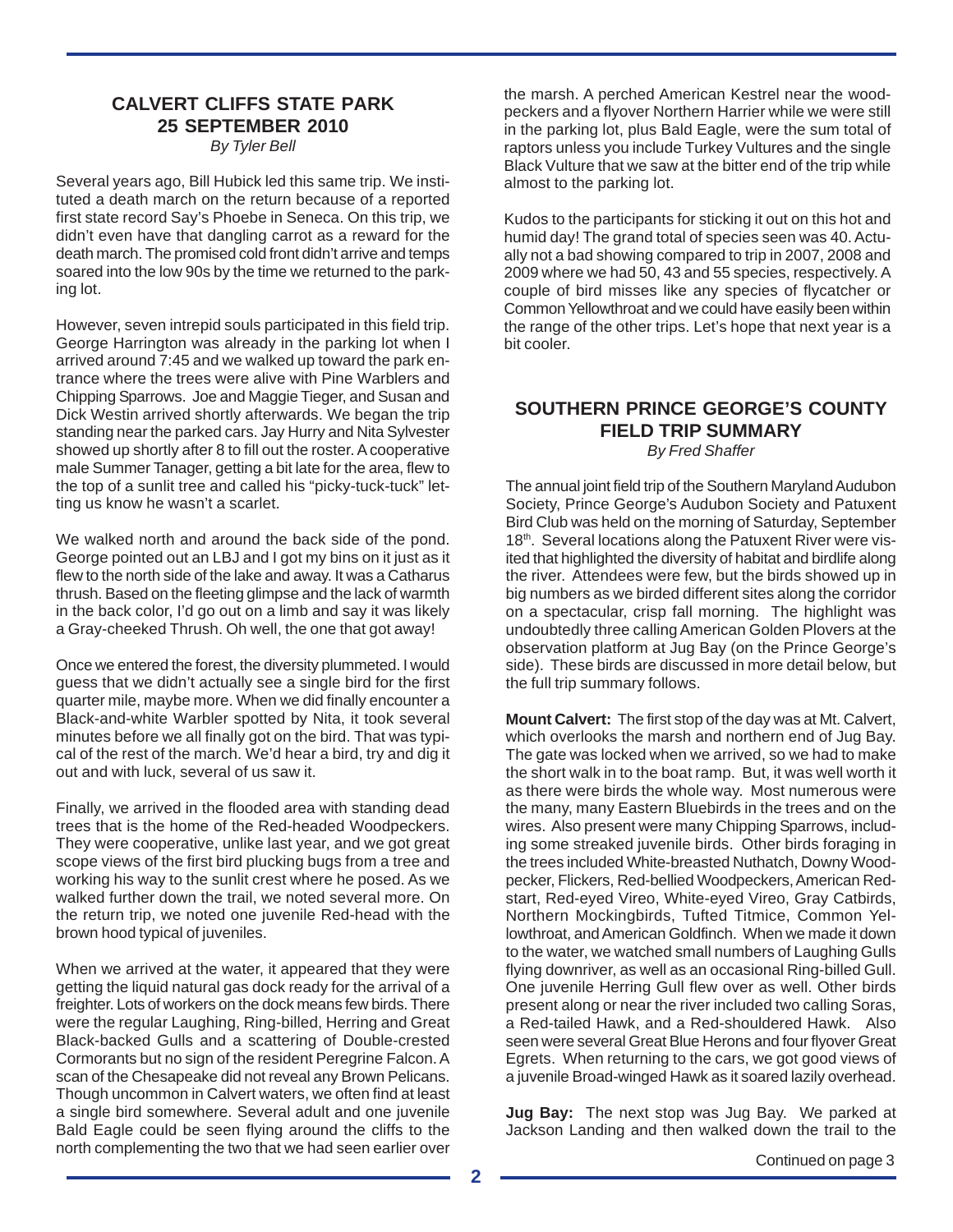observation platform overlooking the nearby mudflats, marsh and river. Birds seen en route included several Carolina Chickadees, a brilliant Hooded Warbler, Northern Parula, Eastern Wood-Pewee, Pileated Woodpecker, Northern Flicker, Gray Catbird, Brown Thrasher, Northern Cardinal and a White-eyed Vireo. Perhaps most unusual during our walk in was an early White-throated Sparrow calling in the undergrowth. The area around the observation platform was active with birds as well. We scanned the river and mudflat, seeing several Great Blue Herons, six or seven Greater Yellowlegs, 1 Least Sandpiper, and a few Forster's Terns. A few Caspian Terns loafed on the mudflat with the more numerous Laughing and Ring-billed Gulls. Several Doublecrested Cormorants also flew over the river and at least two Soras were calling from very close by.

As we stood on the platform, a call was heard overhead that we didn't immediately recognize: a somewhat high pitched, repeated, mournful "quee-deee"! We looked up, saw a group of Wood Ducks and then spotted three American Golden Plovers flying parallel to the Woodies, but slightly higher up. The birds called repeatedly as they flew over, heading north. The all gray underwing of the birds was evident as they passed overhead. They continued to fly north, calling as they went before disappearing to the north along the river.

**Merkle Wildlife Management Area:** The birding was much slower at our next stop at Merkle, perhaps owing to the later hour of the morning. Only one Lesser Yellowlegs was present at the pond behind the visitors' center. Songbirds included several House Finches and more Eastern Bluebirds, which were abundant throughout the day. A group of Canada Geese was standing on one side of the pond. And, indicative of the changing seasons and the approach of fall, there were also had several flyover groups of migrating Canada Geese well overhead during the day.

**Milltown Landing Management Area:** This was another good stop as the group explored the open field and meadow habitat of Milltown Landing. A flock of 20 - 25 Bobolinks flushed from the field immediately next to the parking area. Also present in this area were two flyover accipiters, several Gray Catbirds, and a Red-bellied Woodpecker. We saw one Ovenbird foraging on the forest floor as we walk down the hill towards the fields and river. Along the river were several flyby Laughing Gulls, Double-crested Cormorants, Great Blue Herons, and a Bald Eagle. Also present, soaring with a group of vultures, was a Red-tailed Hawk. A Northern Mockingbird and Pileated Woodpecker were also seen or heard nearby.

The field trip ended at Milltown Landing, but it had been a very fun and productive morning of birding. The weather was truly spectacular and the birds were cooperative and seen in good numbers at most stops. Although the American Golden Plovers and Broad-winged Hawk were the highlight of the day, the numerous other migrants and resident birds seen during the day also added excitement to the trip. Other birds seen at one or more of the stops included Bald Eagle. Photo by: George Jett

Song Sparrows, Red-winged Blackbirds, a pair of Barn Owls (!), one Northern Harrier, several Eastern Phoebes, numerous Turkey and Black Vultures, Osprey, Mourning Dove, Yellow-billed Cuckoo, Blue Jay, American Crows, Fish Crows, European Starlings, Indigo Bunting, and an Eastern Towhee.

## **CALEDON TRIP REPORT** *By Mike Callahan*

This morning, Saturday October 9, the SMAS trip to the Caledon Natural Area was attended by George Harrington, Mary Sokol, Dick Westin, Lynne Wheeler and Leader Mike Callahan. We started birding around the park visitor center and then moved onto the hay wagon to head into the interior of this limited use natural area. At "The Triangle" we found Dark-eyed Juncos, woodpeckers, both Ruby-crowned and Golden-crowned Kinglets were present, and the warblers included Yellow-rumped , Black-and-white, and Blackthroated Blue.

From there we went to Boyd's Hole on the Potomac and saw American Goldfinch on the beach and a pair of Bald Eagles talon locking. With hopes of spotting the Wood Storks, that had been present for several weeks, we headed to Alder Flats and Jones Pond. Unfortunately we did not see a stork, but did see a flock of Wild Turkeys fly from the sandy berm between the river and pond, over the pond and into the wood. It was unusual to see turkeys flying over water. The Great Egrets were on Jones Pond but after looking closer at them still no stork.

With the exception of Hairy woodpecker we saw all resident and migratory woodpecker species. All were treated to several good sightings of Red-headed Woodpecker and were also able to hear their chattering enough to learn how to identify them by call. Be sure to ask George, Mary, Dick and Lynne to point them out by call on the next bird walk you take with them. Alder Flats provided us with a good view of an Alder Flycatcher.

We missed many common species including American Robin, Mourning Dove, Mallard, Great Blue Heron and Eu-



ropean Starling. I can't remember the last time I didn't see a starling on a trip! By the end of the trip we found a total of 37species. A good time was had by all and George even got a life bird in the Alder Flycatcher.

I hope you had a great Saturday morning. We

sure did!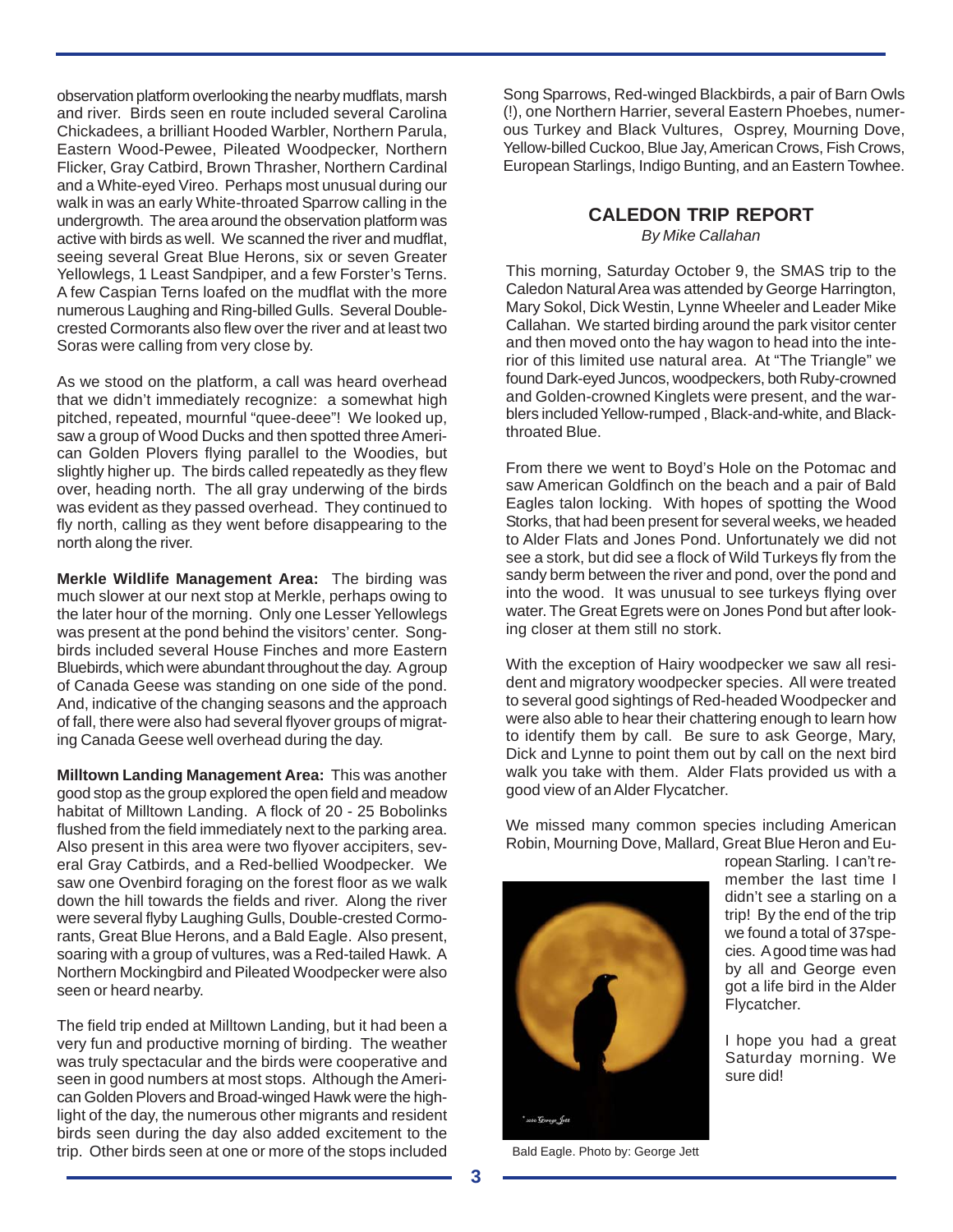

# **STATE BOARD VOTES ON ENVIRONMENTAL LITERACY GRAD REQUIREMENT**

**The Maryland State Board of Education has voted unanimously to require that all Maryland public school students must now have access to environmental education and graduate environmentally literate!**

This is a huge step forward to ensuring that our high school graduates are environmentally literate. We applaud Superintendent Grasmick and the State Board for their action. However, as we celebrate this victory, please know it is only a partial victory, as the state board rejected language to strengthen and clarify it as a high school graduation requirement. This still needs to be done, and we look forward to working with the Maryland State Department of Education and the State Board of Education in the coming months to do so, so that counties have clear expectations as they begin implementation. So for now, let's celebrate an historic win!

#### **What this means**

Every local public school system must now provide a comprehensive, multi-disciplinary environmental education program aligned with the Maryland Environmental Literacy Curriculum. Each local school system can design its own program which will be reviewed by MSDE every five years. The requirement does *not* require an additional course or specific number of environmental education experiences. Each local school system can implement its environmental literacy plan based on the resources unique to their system. This decision is expected to provide the opportunity for *all* public school students to participate in quality, integrated environmental education programs

#### **What happens next to ensure schools have support for effective implementation?**

The next steps involve clarification of the requirement and the development of solid implementation recommendations. There will be an Environmental Literacy Summit co-hosted by the MDCLI Coalition and the Chesapeake Bay Trust on October 20<sup>th</sup> in Annapolis. We look forward to working oneon-one with MSDE, the Maryland Partnership for Children in Nature, County Environmental Education Coordinators, MDNCLI members, educators, and all other interested parties to begin to discuss recommendations for the effective systemic implementation of the environmental literacy graduation requirement.

Julie Dieguez Coordinator Maryland No Child Left Inside Coalition www.mdncli.org jdieguez@cbf.org

## **FOSTER PARENTS NEEDED**



Southern Maryland Audubon Society sponsors the banding of nestling birds of prey, or raptors, with serially numbered aluminum bands in cooperation with the Bird Banding Laboratory of the U. S. Department of the Interior, as part of our bird research and conservation activities in Southern Maryland. Limited numbers

of Osprey and Barn Owl nestlings become available each year for adoption. The gift of \$10 for an Osprey adoption, or of \$25 for a Barn Owl adoption, contributes to a special fund for the support of raptor research and raptor conservation projects. The foster parent receives:

- A certificate of adoption with the number of the U. S. Department of the Interior band, and the location and date of the banding.
- Information on the ecology and migration patterns of the species, photo of a fledgling, and any other information on whereabouts or fate of the bird that may be available.

#### Interested?

Here's how to become a foster parent of an Osprey or a Barn Owl. Send \$10.00 for each Osprey, \$25 for each Barn Owl, or \$35 for each American Kestrel to:

> **SMAS P.O. Box 181 Bryans Road, MD 20616**



| <b>ADOPT A RAPTOR</b>                 |  |  |  |  |  |  |  |
|---------------------------------------|--|--|--|--|--|--|--|
| Name:                                 |  |  |  |  |  |  |  |
| Address:                              |  |  |  |  |  |  |  |
|                                       |  |  |  |  |  |  |  |
|                                       |  |  |  |  |  |  |  |
| I wish to adopt (check one):          |  |  |  |  |  |  |  |
| $($ # of) Osprey, \$10.00 each        |  |  |  |  |  |  |  |
| (# of) Barn Owl, \$25.00 each         |  |  |  |  |  |  |  |
| (# of) American Kestrel, \$35.00 each |  |  |  |  |  |  |  |
| <b>Amount Enclosed:</b>               |  |  |  |  |  |  |  |
| (Make checks payable to:              |  |  |  |  |  |  |  |
| Southern Maryland Audubon Society)    |  |  |  |  |  |  |  |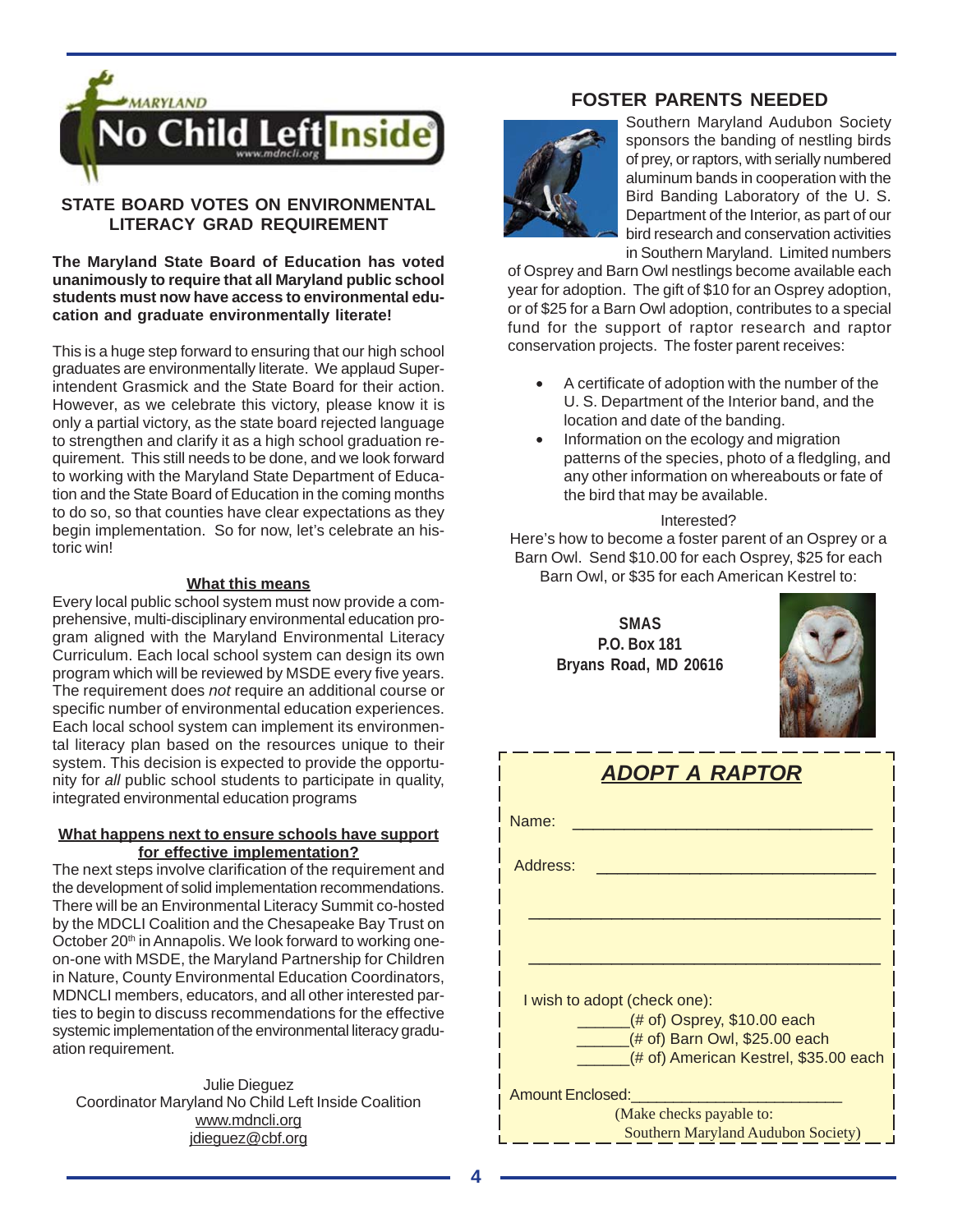#### **WELCOME, NEW MEMBERS!**

**Edwin Baker, Nanjemoy Margaret Brooks, Solomons Jerry Caton, Mechanicsville Suzanne Cooper, Mechanicsville Cathy Eccles, Lexington Park George Ferreira, Clinton Ashley Folcik, Lexington Park Aldo Giusti, North Beach Janet Griffin, Charlotte Hall Janette Holsington, Brandywine H. Hornick, Port Republic Law Family, Fort Washington Mildred Lindner, Leonardtown Eric Lindstrom, Port Tobacco Freda Lusby, North Beach Muehlfeld Family, Waldorf Debra Powers, Ridge James Tennyson, Mechanicsville**

#### Events continued from page 6

#### **NOVEMBER 20**

Saturday – 8 AM – Noon

Mattawoman Natural Environmental Area Wildlands, Charles County – Field Trip

"EARLY WATERFOWL ON THE GEORGE WILMOT TRAIL"

Leader: Gwen Brewer (301) 843-3524 glbrewer@comcast.net Come search for migrating waterfowl on the Mattawoman Creek, and songbirds along the trail in this prime natural area. As many as 5000 individuals and 13 species of waterfowl have been present, including Eurasian Wigeon. Located on Rt. 224 (Chicamuxen Rd) off Rt. 225, between La Plata & Indian Head. Meet in lower (2d) parking lot at Lackey High School (left side of Rt. 224). Bring a spotting scope if you have one and be prepared for a moderate level walk. No facilities and no fees. This is a joint trip with Audubon Naturalist Society. RSVP required.

#### **DECEMBER 12**

Sunday – 8 AM - Noon King's Landing Park, Calvert County – Field Trip "EARLY WINTER BIRDS" Leader: Tom Harten (301) 780-6196 tomharten@verizon.net King's Landing Park, located in Huntingtown, offers a variety of habitats attractive to wintering birds including forest, open fields, freshwater wetlands and the Patuxent River. We'll meet next to the CHESPAX office near the main parking lot of the park. King's Landing is located 5 miles north of Prince Frederick following Route 4. Turn left onto Old Town Rd. (MD 524). Turn left at Bowen's Grocery Store and continue straight for about 3 miles to park entrance. RSVP required.

#### ○○○○○○○○○○○○○○○○○○○○○○○○○○○○○○○○○○○○○○○○○○○○ ○○○○○○○○○○○○○○○○○○○○○○○○ **MEMBERSHIP APPLICATION**

- Please enroll me as a member of the Audubon Family and **the Southern Maryland Audubon Society**. I will receive the chapter newsletter, *The Osprey*, and all my dues will support environmental efforts in Southern Maryland.
- Please enroll me as a member of **the National Audubon Society**. My membership will also include membership in the Southern Maryland Audubon Society. I will receive National's *Audubon Magazine*, the chapter newsletter, and support national and local environmental causes. A fraction of my dues will be returned to the local chapter.

|                                        | (electronic delivery saves SMAS printing and mailing costs.)        | $\text{I} \text{DO} \square$ do $\text{NOT} \square$ wish to receive <i>The Osprey</i> electronically. My e-mail address is: |
|----------------------------------------|---------------------------------------------------------------------|------------------------------------------------------------------------------------------------------------------------------|
| <b>Chapter-Only Dues</b> (new/renewal) | Make check payable to Southern Maryland Audubon Society             | National Dues, Make check payable to<br>National Audubon Society -- Chapter code #C9ZL000Z                                   |
| $\Box$                                 | Individual/Family $_{20}$ $_{2yr}$ \$20 $_{2yr}$ \$38 $_{3yr}$ \$56 | Introductory Offer - 1 year \$20                                                                                             |

- $\Box$  Senior/Student  $\Box$ 1yr \$15  $\Box$ 2yr \$28  $\Box$ 3yr \$42
- Individual Lifetime Membership \_\_\_\_\_\_\$500 Senior (over 62) \_\_\_\_\_\_ \$250

 $\Box$  Senior/Student \$15

|             |  |  |                       |  |  |  |  | Mail to: Southern Maryland Audubon Society, Attn: Membership |  |  |
|-------------|--|--|-----------------------|--|--|--|--|--------------------------------------------------------------|--|--|
| P.O.Box 181 |  |  |                       |  |  |  |  |                                                              |  |  |
|             |  |  | Bryans Road, MD 20616 |  |  |  |  |                                                              |  |  |